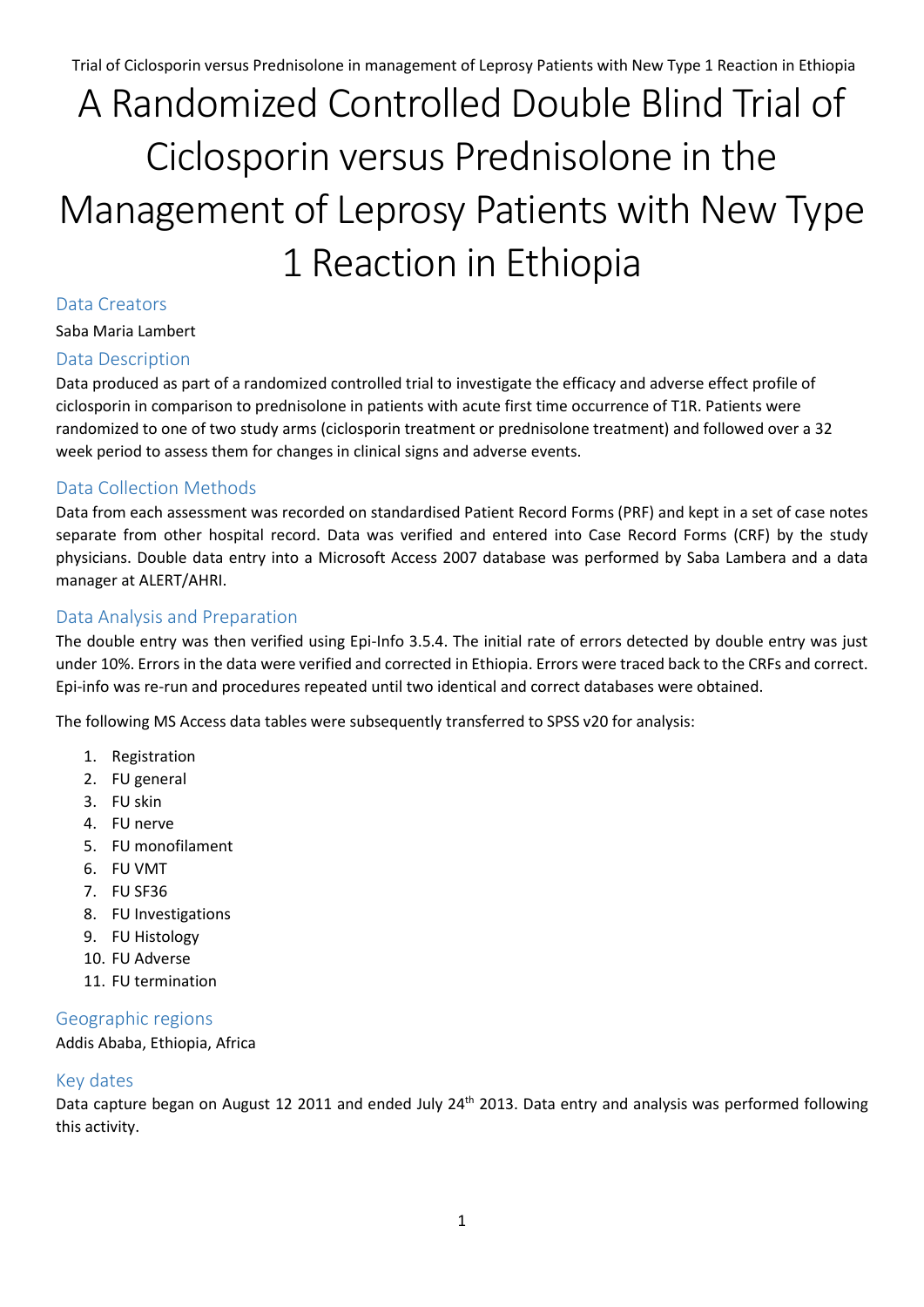Trial of Ciclosporin versus Prednisolone in management of Leprosy Patients with New Type 1 Reaction in Ethiopia Quality Controls

Quality controls on the data and project in its entirety were implemented by the appointed Data Safety and Monitoring Board and the study trial monitor.

#### Species:

Human population

#### Privacy:

All patients were only identifiable by a unique study number. The study forms were kept in a set of case notes separate from other hospital record. All study records were kept in a locked area accessed only by two nominated study staff.

#### **Ethics**

Ethical approvals obtained are listed below:

- 1. London School of Hygiene and Tropical Medicine Ethics Committee, approval numbers: 5376, 5377 and 5378
- 2. AHRI/ALERT Ethical Review Committee, project number: P005/08
- 3. National Science and Technology Ethics Review Committee of Ethiopia approval number: RDHE/34-90/2009
- 4. Drug Administration and Control Authority of Ethiopia, clinical trial authorization number: 02/12/79/926.

#### Keywords

Leprosy, leprosy reaction, Type 1 reaction, adverse events, ciclosporin, prednisolone

### Language of written material

English

## Project Information

#### Project

Ciclosporin in the management of acute T1R.

Assessing Ciclosporin in the Treatment of Leprosy Reactions: Evidence from a Randomized Controlled Trial and Other Studies (PhD)

#### Funder/Sponsor

#### Hospital and Homes of St Giles

#### Grant Number

#### ITCRBY24

#### Associated Roles

| <b>Role</b>                 | <b>Forename</b> | <b>Surname</b>  | <b>Faculty / Dept</b>                     | <b>Institution</b>         |
|-----------------------------|-----------------|-----------------|-------------------------------------------|----------------------------|
| <b>Project Leader, Data</b> | Saba            | Lambert         | Faculty<br>of<br><b>Infectious</b><br>and | London School of Hygiene & |
| Creator, Data               |                 |                 | <b>Diseases</b><br>Tropical<br>Dept of    | <b>Tropical Medicine</b>   |
| <b>Collector</b>            |                 |                 | <b>Clinical Research</b>                  |                            |
| <b>Database Creator</b>     | Peter           | <b>Nicholls</b> |                                           | University of Southampton  |
| Data Manager                | Laurence        | Yamuah          | Data Management                           | Armauer Hansen Research    |
|                             |                 |                 |                                           | Institute in Ethiopia      |
| <b>Project Leader</b>       | Diana           | Lockwood        | <b>Infectious</b><br>Faculty<br>of<br>and | London School of Hygiene & |
|                             |                 |                 | Diseases /<br>Tropical<br>Dept of         | <b>Tropical Medicine</b>   |
|                             |                 |                 | Clinical Research                         |                            |
| Data collector              | <b>Digafe</b>   | <b>Tsegaye</b>  | <b>Dermatology Dept</b>                   | <b>ALERT hospital</b>      |
| <b>Data Collector</b>       | <b>Shimelis</b> | <b>Nigusse</b>  | <b>Dermatology Dept</b>                   | <b>ALERT Hospital</b>      |